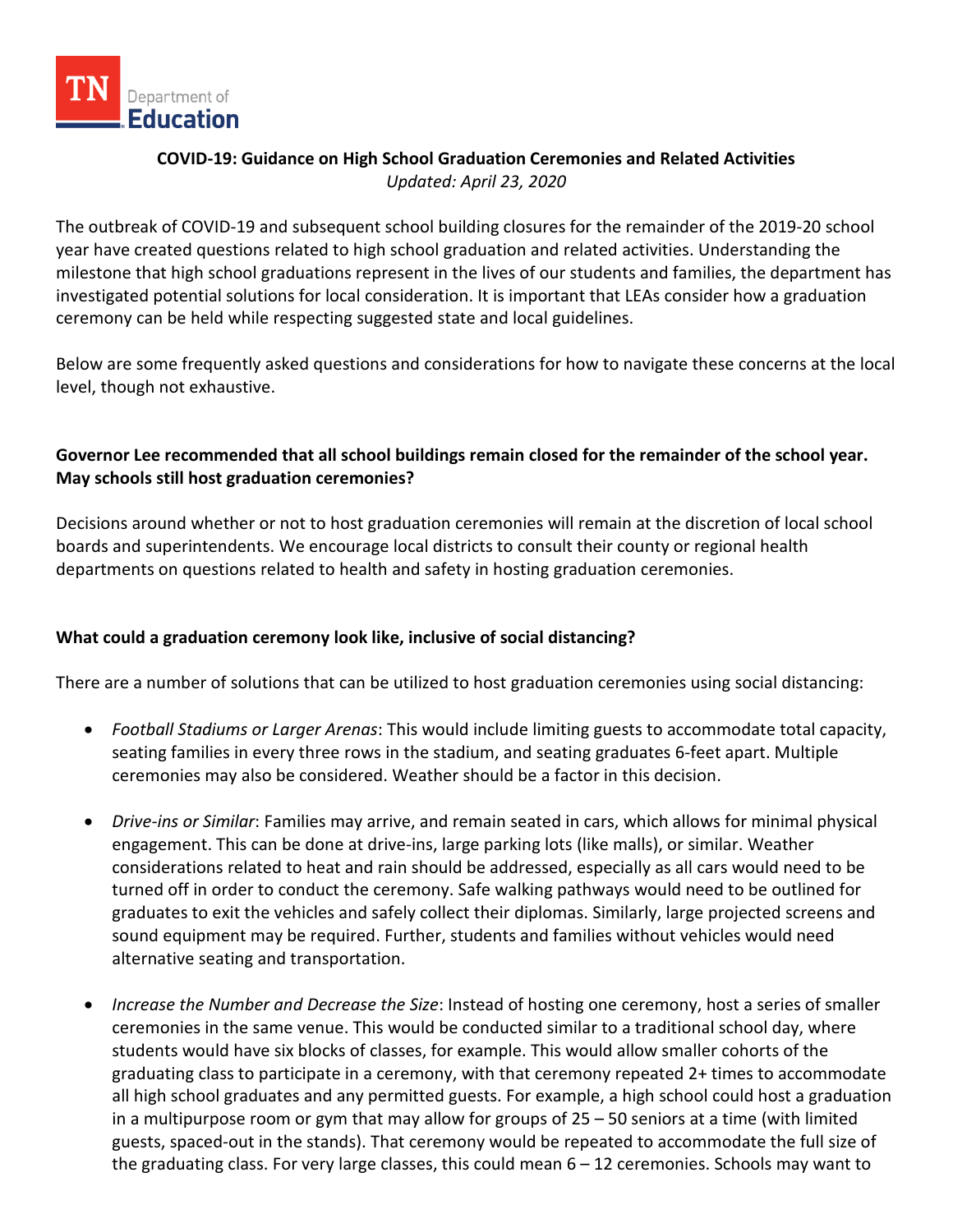create consistency by pre-recording speeches and students walking across the stage, and then asking for support to splice those videos together into one, comprehensive keepsake ceremony video.

• *Individualized Ceremony*: Schedule students to arrive in waves that allows them to walk in front of the school and families to walk on the sidewalk or drive-by in cars to take pictures. See below for staging information. This would require precise scheduling, traffic control, etc. and may be appropriate for smaller graduating classes in less trafficked areas.

#### **What are other ways we can honor seniors?**

- Ask seniors to send individual videos with short messages to their graduating classmates. This, with the traditional filmed speeches by invited speakers, creates a longer film highlighting the graduates' high school experiences and provides a long-term memento.
- Highlight seniors on social media each day with special hashtags that allow for family, friends, and community members to congratulate individual students (who agree to participate) with photos and messages.
- Schedule a graduation parade where graduates decorate their cars, line-up and drive a prescribed route. Community members may socially distance along the parade route and cheer graduates as they drive past. There could be a specific place where each car stops, allowing the school or district official to pose with the car and hand the passenger or driver the diploma.
- Secure a digital billboard and display messages directly from graduates to his or her class. Expand that to include messages from families and friends to graduates as well.
- Work with local city or county officials to block off a road. Allow the senior and 1-2 family members to stand along the road (socially distanced) and have school or district personnel present the diplomas. Timing, size of class, and environmental contexts should be considered.
- Postpone the graduation (and subsequent proms) until later this summer or fall, or host them in one year as an "early reunion."

## **What are additional safety measures we should consider?**

- Mark the standing locations of graduates waiting in line to collect their diplomas.
- Position any graduate seating at appropriate distances, so that chairs are distanced from one another in all directions.
- Consider the processional and support required to maintain acceptable distance.
- Consider whether masks will be suggested or required.
- Consider how diplomas will be collected when a student's name is called. Staff may consider placing the diploma on a table for the student to collect. Students may choose to walk across the stage, collect the diploma from the table, and pose for a picture individually or appropriately distanced from a school/district official.
- Set expectations, policies and guidelines in advance, and reiterate those before the ceremony day and at the start of the ceremony, to ensure overall health and safety.
- Consider timing of when ceremonies take place:
	- $\circ$  If ceremonies are held outdoors over the summer, sun exposure and heat should be considered, and appropriate precautions should be taken related to shade, availability of water, etc.
	- $\circ$  If ceremonies are delayed or postponed, appropriate information should be collected to ensure all graduates are informed and able to attend with advanced notice. Consideration could be given to merging graduations in the future.